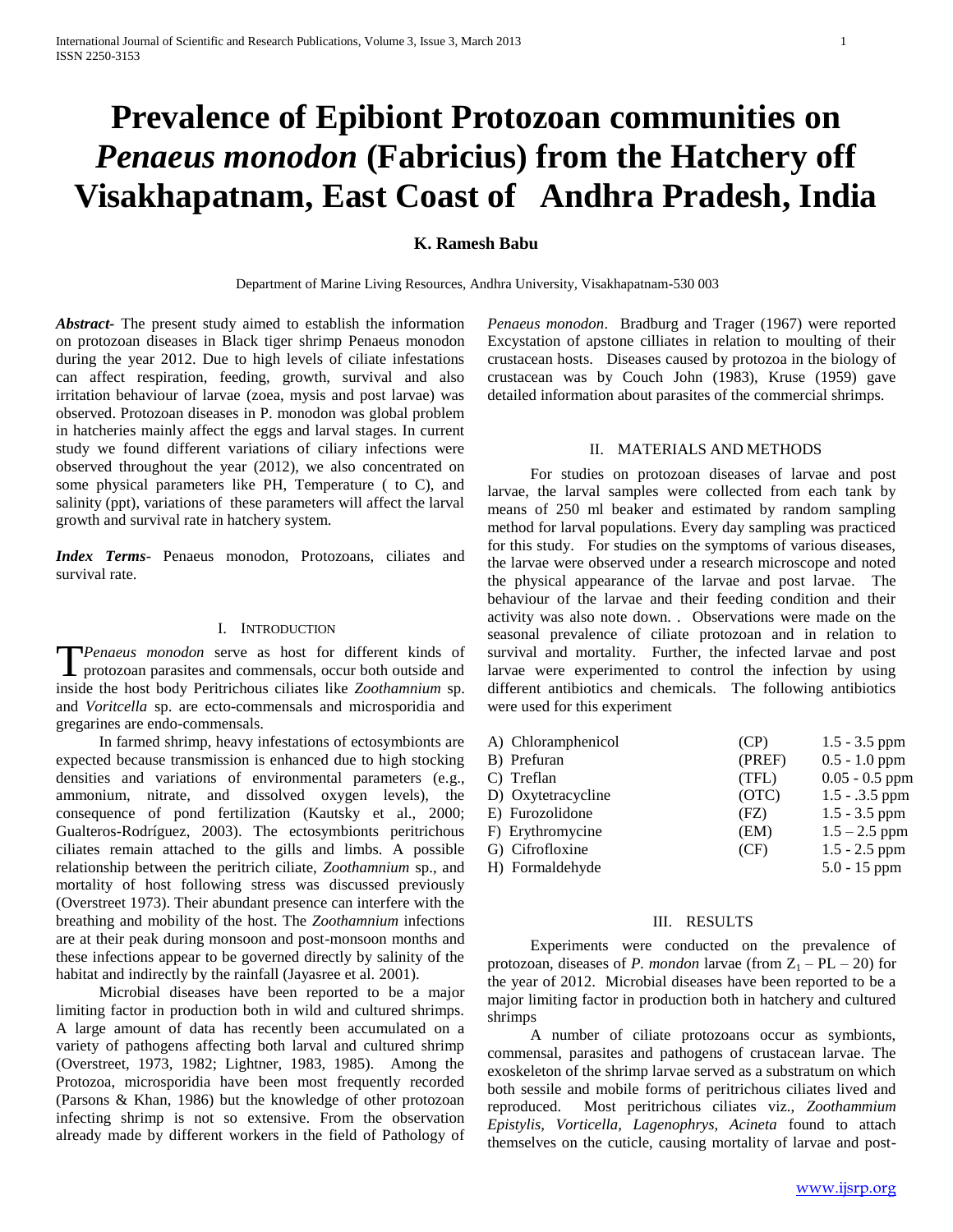larvae. They were observed to also interfere in feeding and respiratory activity of the larvae and post-larvae. This was the main reason found for the mortality of the shrimp larval and post-larval stages.

 **Site of occurrence and pathological signs of ciliate (Protozoan) diseases:** The peritrichous cilliates viz *Zoothamnium* sp., *Vorticella* sp. *Epistylis* sp. and *Lagenophrys* sp. were recorded in *P. monodon's* larvae and juveniles. All the peritrichous cilliates were commonly noticed on external part of the body, on the cuticle and gills. Reddish to brownish gills were observed in case of chronic ptotozoan infections.

 The affected larvae and post-larvae faced difficulties in locomotion and feeding activities. Large numbers of colonial ciliates were observed to attach themselves on the mouth parts, hindering the free movement of the mouthparts and disabling the larvae and juvenile forms to collect and feed the food material. Larvae and post-larvae were found to die due to starvation stress.

## **Table 1: Seasonal variations of Protozoan diseases in** *Penaeus monodon* **and survival of zoea larvae percentage in 2012.**

| Months    | Stockin        | Protozoan |                   | Percentage of  |      |
|-----------|----------------|-----------|-------------------|----------------|------|
|           | g              | diseases  |                   | survival after |      |
|           | density        |           |                   | treatment      |      |
|           | in             | Million   | $\%$              |                |      |
|           | million        | S         |                   | Million        | $\%$ |
|           | S              |           |                   | S              |      |
| January   | 0.945          | 0.138     | 14.6              | 0.818          | 83.8 |
|           |                |           | 7                 |                | 7    |
| February  | 0.938          | 0.171     | 18.2              | 0.764          | 81.5 |
|           |                |           | 4                 |                | 4    |
| March     | 0.874          | 0.173     | 19.8              | 0.704          | 80.6 |
|           |                |           | 2                 |                | 2    |
| April     | 0.960          | 0.210     | $\overline{22.4}$ | 0.762          | 79.4 |
|           |                |           | 6                 |                | 0    |
| May       | 0.875          | 0.160     | 18.3              | 0.687          | 78.5 |
|           |                |           | 4                 |                | 4    |
| June      | 0.967          | 0.124     | 12.8              | 0.809          | 83.7 |
|           |                |           | 7                 |                | 2    |
| July      | 0.890          | 0.139     | 15.6              | 0.743          | 83.4 |
|           |                |           | 3                 |                | 6    |
| August    | 0.865          | 0.178     | 20.6              | 0.727          | 84.1 |
|           |                |           | 1                 |                | 3    |
| September | 0.956          | 0.166     | 17.3              | 0.790          | 82.6 |
|           |                |           | 5                 |                | 7    |
| October   | $\overline{a}$ |           |                   | $\overline{a}$ |      |
| November  |                |           |                   |                |      |
| December  | 0.845          | 0.142     | 16.8              | 0.711          | 84.1 |
|           |                |           | 9                 |                | 9    |

**Table 2: Seasonal variations of Protozoan diseases in** *Penaeus monodon* **and survival of Mysis larvae percentage in 2012.**

| <b>Months</b> | Stocking | Protozoan |               | Percentage of  |               |
|---------------|----------|-----------|---------------|----------------|---------------|
|               | density  | diseases  |               | survival after |               |
|               | in       |           |               | treatment      |               |
|               | millions | Millions  | $\frac{0}{0}$ |                |               |
|               |          |           |               | Millions       | $\frac{0}{0}$ |
| January       | 0.818    | 0.143     | 17.49         | 0.708          | 86.65         |
| February      | 0.764    | 0.166     | 21.74         | 0.668          | 87.55         |
| March         | 0.704    | 0.096     | 13.70         | 0.597          | 84.87         |
| April         | 0.762    | 0.142     | 18.62         | 0.639          | 83.88         |
| May           | 0.687    | 0.084     | 12.37         | 0.560          | 81.53         |
| June          | 0.809    | 0.167     | 20.66         | 0.708          | 87.56         |
| July          | 0.743    | 0.114     | 15.38         | 0.634          | 85.36         |
| August        | 0.727    | 0.085     | 11.74         | 0.632          | 86.82         |
| September     | 0.790    | 0.114     | 14.46         | 0.638          | 80.76         |
| October       |          |           |               |                |               |
| November      |          |           |               |                |               |
| December      | 0.711    | 0.128     | 18.10         | 0.584          | 82.25         |

Table 3: Seasonal variations of Protozoan diseases in *Penaeus monodon* and survival of Post larvae (PL1-10) percentage in 2012.

| <b>Months</b> | Stocking | Protozoan       |       | Percentage of  |               |
|---------------|----------|-----------------|-------|----------------|---------------|
|               | density  | diseases        |       | survival after |               |
|               | in       |                 |       | treatment      |               |
|               | millions | <b>Millions</b> | $\%$  |                |               |
|               |          |                 |       | Millions       | $\frac{0}{0}$ |
| January       | 0.708    | 0.116           | 16.49 | 0.630          | 89.11         |
| February      | 0.668    | 0.145           | 21.74 | 0.593          | 88.90         |
| March         | 0.597    | 0.102           | 17.13 | 0.551          | 92.46         |
| April         | 0.639    | 0.119           | 18.62 | 0.552          | 86.38         |
| May           | 0.560    | 0.069           | 12.37 | 0.479          | 85.64         |
| June          | 0.708    | 0.146           | 20.66 | 0.633          | 89.36         |
| July          | 0.634    | 0.097           | 15.38 | 0.554          | 87.47         |
| August        | 0.632    | 0.086           | 13.74 | 0.558          | 88.28         |
| September     | 0.638    | 0.130           | 20.46 | 0.559          | 87.55         |
| October       |          |                 |       |                |               |
| November      |          |                 |       |                |               |
| December      | 0.584    | 0.106           | 18.10 | 0.513          | 87.82         |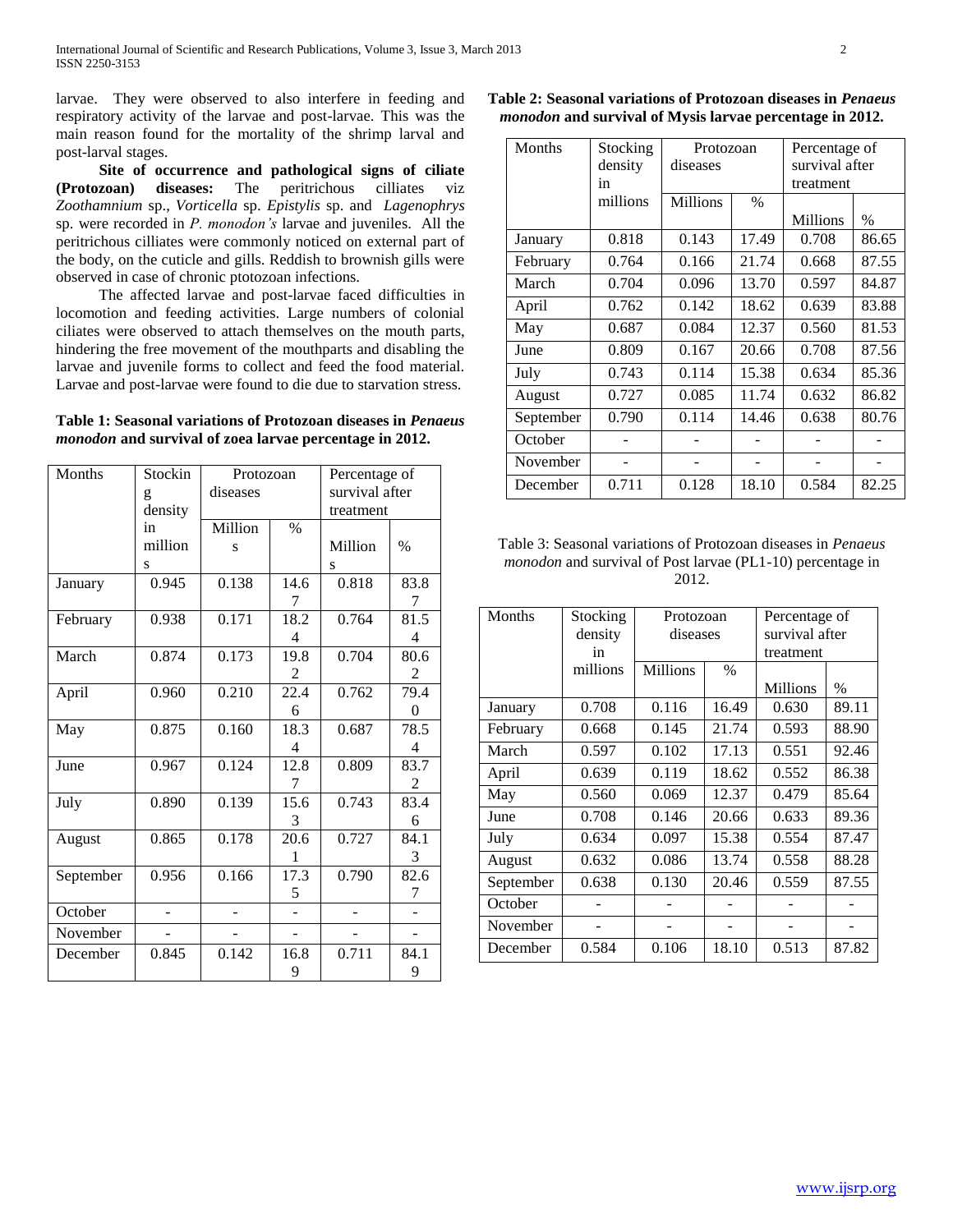**Table 4: Seasonal variations of Protozoan diseases in**  *Penaeus monodon* **and survival of Post larvae (PL11-20) percentage in 2012.**

| Months    | Stocking | Protozoan       |       | Percentage of   |               |
|-----------|----------|-----------------|-------|-----------------|---------------|
|           | density  | diseases        |       | survival after  |               |
|           | in       |                 |       | treatment       |               |
|           | millions | <b>Millions</b> | $\%$  |                 |               |
|           |          |                 |       | <b>Millions</b> | $\frac{0}{0}$ |
| January   | 0.630    | 0.096           | 15.30 | 0.574           | 91.21         |
| February  | 0.593    | 0.134           | 22.67 | 0.546           | 92.17         |
| March     | 0.551    | 0.100           | 18.26 | 0.501           | 90.78         |
| April     | 0.552    | 0.118           | 21.47 | 0.485           | 88.02         |
| May       | 0.479    | 0.072           | 15.12 | 0.429           | 89.61         |
| June      | 0.633    | 0.118           | 18.65 | 0.579           | 91.53         |
| July      | 0.554    | 0.108           | 19.63 | 0.478           | 86.24         |
| August    | 0.558    | 0.118           | 21.26 | 0.482           | 86.52         |
| September | 0.559    | 0.118           | 12.35 | 0.477           | 85.45         |
| October   |          |                 |       |                 |               |
| November  |          |                 |       |                 |               |
| December  | 0.513    | 0.075           | 14.63 | 0.465           | 90.54         |

# **Figure 1: Rounded area in the figure 1 infected with protozoan disease at egg stage**



**Figure 2: Marked area in figure 2 with attachment of Protozoans**



**Figure 3: Appendages, Uropods were infected with Protozoans at Mysis 3rd stage**



**Figure 4: Pleopods were infected with Protozoan diseases**



### **Stage – Zoea: 1 – 3**

 Table (1) shows percentage of infected larvae and survival rate after infection due to protozoan diseases. It is evident from the table that protozoan disease have been observed throughout the year, highest percentage, 22% infected zoea was noticed in the month of April during the year 2012, lowest of 14% observed in January in the same year. The high survival rate of 83%, 83%, 83%, 83%, 82% and 84% was recorded during monsoon and post monsoon period in the year 2012 (Table 1) after treatment.

## **Stage - Mysis: 1 - 3**

 Mysis larvae were also affected with protozoan diseases, especially with the ciliate infection. The highest percentage of protozoan disease in Mysis stage was recorded as 21% and 20% in the months of February and June and lowest percentage of 11%, observed in the month of August during the year of 2012 (Table 2).

## **Post Larvae (PL): 1 – 10:**

 Incidence of infection due to protozoan ciliates, were recorded in the early juvenile stages. The contagious diseases used to spread fast in the aquatic media from larval stages to the post-larval stages. The various details about the % of juvenile shrimps infected are shown in Table 3. It was noticed in the present observations that prolonged rearing of the larvae and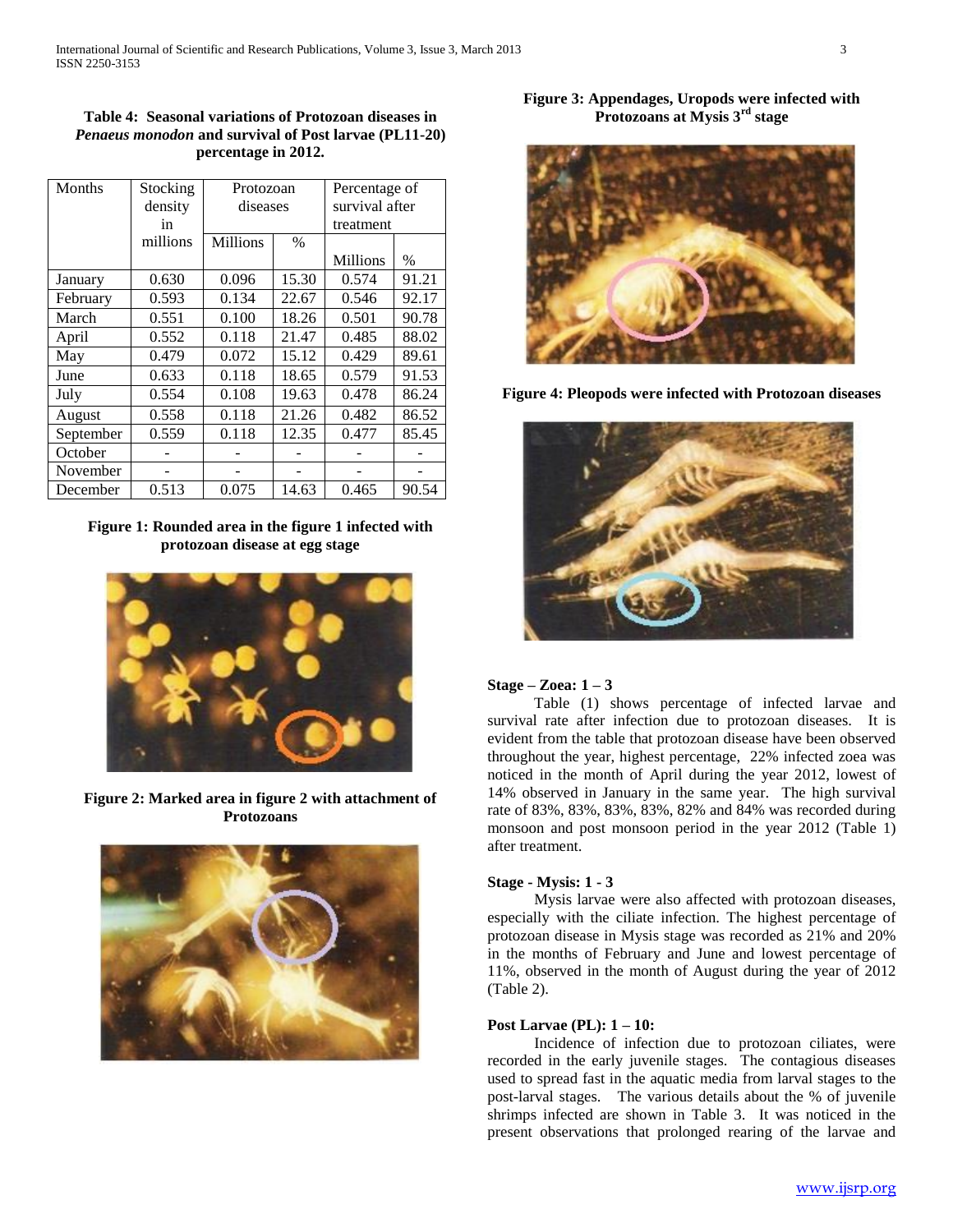continuous operation of the hatchery or laboratory without frequent time gaps between cycles lead to the development of infections. It was also observed that the juvenile stages were relatively resistant to diseases when compared to the larval forms. Various antibiotics and disinfectants were used to control the infection caused by ciliates, It was observed that the ciliates were susceptible to 1-10 ppm in various post-larval stages. Similarly 2-4 ppm of cupric sulphate was found to be useful for successful control of the ciliates in commercial operations; thorough water exchange followed each treatment.

## **Post Larvae (PL): 10-20:**

 Table 4 shows that the highest percentage 22.67% infected post larvae was noticed in the month of February and lowest of 12.35% observed in September in the same year. The high survival rate of 92.17%, 91.53%, 91.21%, 90.78%, and 89.61% was observed February, June , January, March, May respectively after treatment with antibiotics.

#### IV. DISCUSSION:

 Disease is a major threat for any biological system against which man's fight is un ending. In an aquatic system prevention is the best remedy. If a hatchery system is infected with a disease, it is better to discontinue the operation till the pathogen is eradicated by disinfection and drying. Parasitic infections were earlier reported from different geographical areas of India (Bower et al. 1994; Prasadan and Janardan 2001; Johny et al. 2006).

 Diseases and parasites of shrimp constitute a potential constraint on successful production this valuable seafood. A large amount of data has recently been accumulated on a variety of pathogens affecting both natural and cultured shrimp (Overstreet, 1973, 1982 and Lightner, 1983, 1985).

 The development of protozoan infection has a direct relation to the water exchange and quality of the feeds. In good water exchange by flow through mechanism, that left over feeds and excretory materials can be removed efficiently preventing the ciliates to multiply. But in poor quality feeds which are left behind in the tank bottom and water exchange, resulting in high nutrient levels the ciliates multiply rapidly attacking the appendage of the swimming larvae. Overstreet (1973) made extensive study on *Zoothamnium* infection in penaeid shrimps and found a positive correlation between the stocking density of shrimp and the prevalence of infection.

 The prevalence of the protozoan parasite was observed in summer following the same seasonal trend as ciliates. This parasite is highly pathogenic to shrimp and heavy infection may cause loss of appetite, growth retardation and ultimately death of the host in the culture system (Lightner 1993). The current studies revealed that the peritrichous ciliates infected larvae and post larvae of *P. monodon* exhibited a fuzzy appearance, frequent jumping or circular swimming movements. Similarly, earlier studies have shown that epi-commensal organisms if occurred in large numbers on the body surfaces and appendages could cause difficulties in locomotion, feeding, moulting or respiration, resulting in mortalities (Johnson et al., 1973, Chang and Su 1992). Transmission of ciliate parasites increases during summer in tropical or subtropical climates because of the

physicochemical conditions of the farm (Norma et al. 2009), increasing metabolism and molting of decapods host occurred due to heavy amount of solar energy (Rhode 1992; Jayasree et al. 2001).

 Infection of protozoan ciliates on the gills of the larvae usually do not effect growth because they do not derive nourishment directly from the host but considered to have a synergistic effect during the periods of stress. But the commensal ciliates are considered pathogenic because of their heavy anastamosis on the gills and mouthparts, causing the mouthparts immobile, preventing the larvae to feed actively; death was due to starvation.

 From the discussion it can be concluded that, During summer months due to high intensity of solar energy the moulting process is favoured (Rhode 1992; Jayasree et al. 2001), thus incresing the invasion of parasites. So adequate measures should be taken in the particular months to avoid protozoan infections.

#### ACKNOWLEDGEMENT

The author thankful to "Pavan aqua Pvt. Ltd" located at Visakhapatnam for carried out this work.

#### **REFERENCES**

- [1] L, Jayasree, P. Janakiram, R. Madhavi, 2001," Epibionts and parasites of *Macrobrachium rosenbergii* and *Metapenaeus dobsoni* from Gosthani estuary". J Nat Hist: 35:157–167. doi: 10.1080/00222930150215297.
- [2] W. Gualteros-Rodríguez, 2003, Estudio de la comunidad de nemátodos meiobentónicos en 2 estanques de producción de camarón. Golfo de Guayaquil, Ecuador. MS thesis. Escuela Superior Politécnica del Litoral, Facultad de Ingeniería Marítima y Ciencias del Mar. Guayaquil, Ecuador.
- [3] N. Kautsky, P. Rönnbäck, M. Tedengren, M. Troell, 2000 "Ecosystem perspectives on management of diseases in shrimp pond farming". Aquaculture. 191:145–161. doi: 10.1016/S0044-8486(00)00424-5.
- [4] S.M. Bower, S.E. McGladdery, I.M. Price, 1994, "Synopsis of infectious diseases and parasites of commercially exploited shellfish". Annu Rev Fish Dis 4:1–199. doi: 10.1016/0959-8030(94)90028-0.
- [5] P.K. Prasadan, P.K. Janardan. 2001, "Three new species of gregarines (Apicoplexa: Sporozoea: Porosporidae) in the Estuarine crabs from Kerala, India". Acta Protozool: 40:303–309.
- [6] S. Johny, S. Kanginakudru, M.C. Muralirangan, J. Nagaraja, 2006, "Morphological and molecular characterization of a new microsporidian (Protozoa: Microsporidia) isolated from *Spodoptera litura* (Fabricus) (Lepidoptera: Noctuidae)". Parasitology 92(2):59–65.
- [7] D.V. Lightner, Diseases of cultured peneaid shrimp. In: McVey JP, Lightner DV, editors. CRC handbook of mariculture: crustacean aquaculture. Boca Raton, FL: CRC Press; 1993. pp. 303–346.
- [8] A. Norma, López-Téllez, V.M. Vidal-Martínez, R.M. Overstreet, 2009, "Seasonal variation of ectosymbiotic ciliates on farmed and wild shrimps from coastal Yucatan, Mexico". Aquaculture: 287: 271–277. doi: 10.1016/j.aquaculture.2008.11.003.
- [9] K. Rhode, "Latitudinal gradients in species diversity: the search for the primary cause", 1992,. Oikos: 65:514–527. doi: 10.2307/3545569.
- [10] R.M. Overstreet, 1973, "Parasites of some penaeid shrimps with emphasis on reared hosts. Aquaculture. 2: 105-140.
- [11] R.M. Overstreet, 1982, "Some parasitological aspects of shrimp culture in the united states. In: Parasitology and pathology of marine organisms of the World Ocean (Ed by W.J. Hargis)". 117-122 NOAA Technical Report. NM FS25.
- [12] D.V. Lightner, 1983, "Disease of cultured penaeid shrimp in J.P. Mc Vey (Ed.)". CRC Hand book of mariculture vol-I. Crustacean Aquaculture, CRC Press, Bocon Raton. p. 289-320.